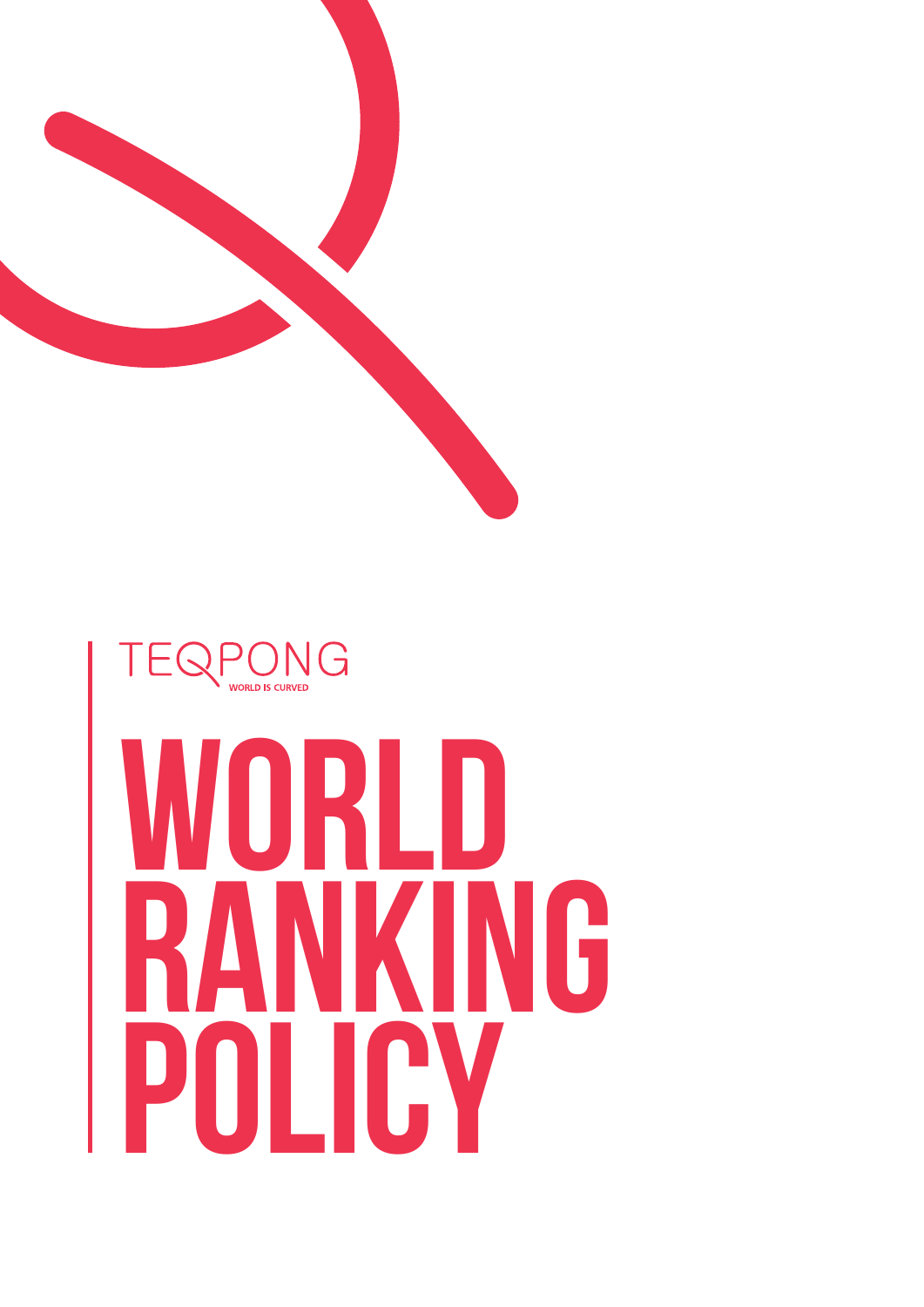

# **contents**

| $1_{-}$                          | <b>DEFINITION AND STRUCTURE</b>            | 3              |
|----------------------------------|--------------------------------------------|----------------|
| 2.                               | TOURNAMENTS INCLUDED IN THE WORLD RANKINGS | 3              |
| 3 <sub>1</sub>                   | <b>WORLD RANKING LISTS PUBLICATIONS</b>    | 3              |
| 4.                               | <b>POINT SYSTEM</b>                        | $\overline{4}$ |
| 5.                               | <b>RANKING</b>                             | $\overline{4}$ |
| 6.                               | <b>POINTS LISTS</b>                        | 5              |
| $7_{\scriptscriptstyle{\ddots}}$ | INJURIES, RANKING PROTECTIONS              | 6              |
| 8.                               | SEEDING FOR DOUBLES WITH NO OR FEW RESULTS | 7              |
| 9.                               | <b>DELETED PLAYERS</b>                     | 8              |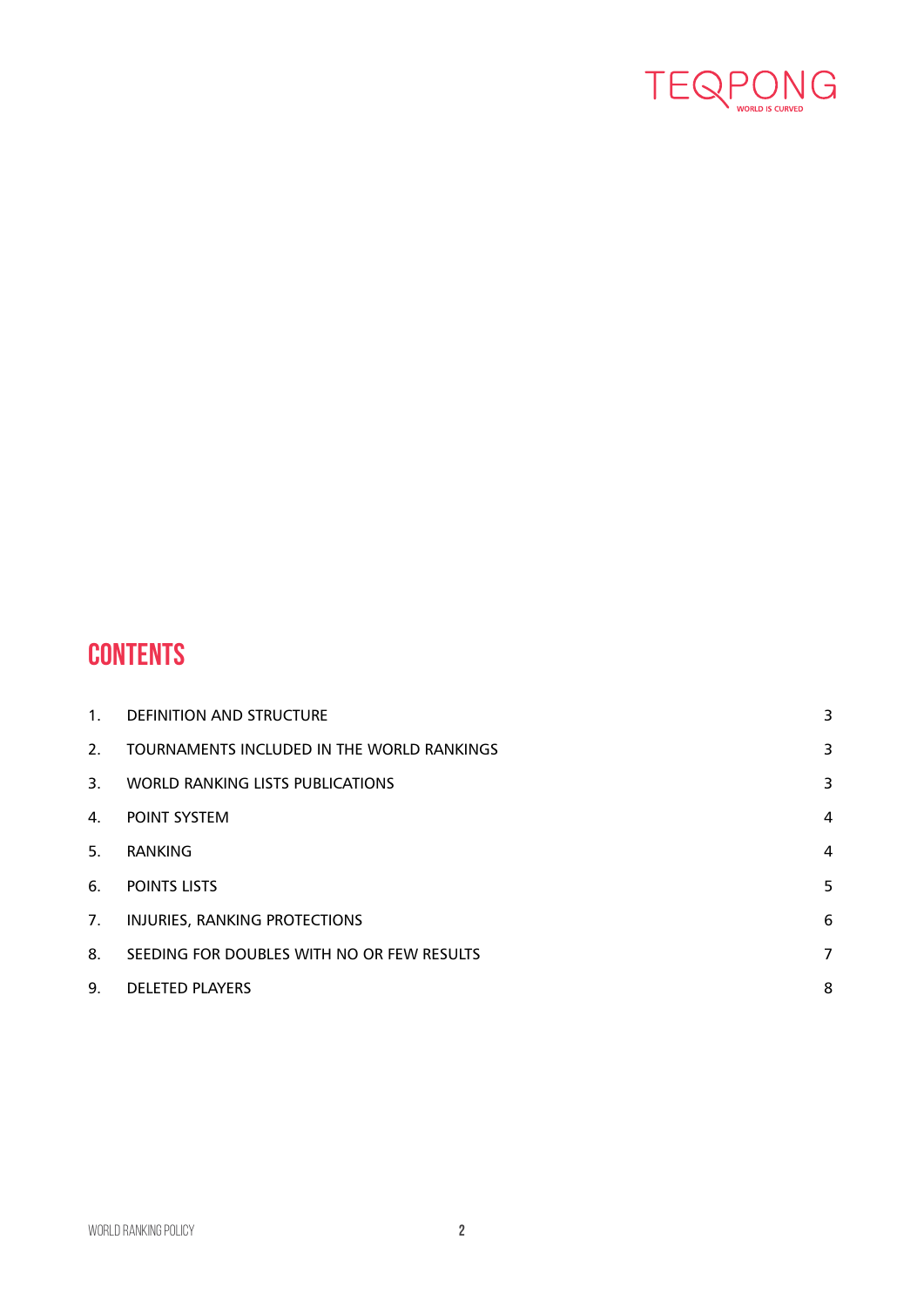

# **1. Definition and structure**

**1.1.** The World Ranking is a list of eligible players in order of performance. There is one list for singles, one for doubles irrespective of gender and for mixed doubles.

**1.2.** Players:

- 1. attain ranking points by playing in Teqpong tournaments.
- 2. in the World Ranking are ranked if they have played in one or more Teqpong tournaments in the last 24 months.
- 3. may attain more points, depending on the multiplying factor of the tournament.
- 4. attain more points the further they advance in a tournament.
- 5. can be seeded based on their World Ranking.

**1.3.** Every player / pair must be officially registered at an eligible tournament in order to attain ranking points during the ranking period.

## **2. Tournaments included in the World Rankings**

**2.1.** The tournaments are automatically included in the Teqpong Calendar and Teqpong World Rankings with the following factors:

| $\mathbb Q$ World Championships            | Factor 2.5  |
|--------------------------------------------|-------------|
| <b>Q</b> Teqpong Masters Final             | Factor 2.5  |
| $\mathbb Q$ Grand Prix                     | Factor 2.0  |
| Q Masters Series                           | Factor 1.5  |
| $\mathbb Q$ World Championships qualifiers | Factor 1.25 |
| $\mathbb Q$ Challenger Cup                 | Factor 1.0  |
| $\mathbb Q$ National Open Tour             | Factor 0.25 |

# **3. World Ranking Lists' publications**

Starting from 15 July 2020, the Rankings are published on the first Tuesday of every month. This includes all the ranking points attained during any event since 23 November 2019, including the 2019 Teqpong World Championships.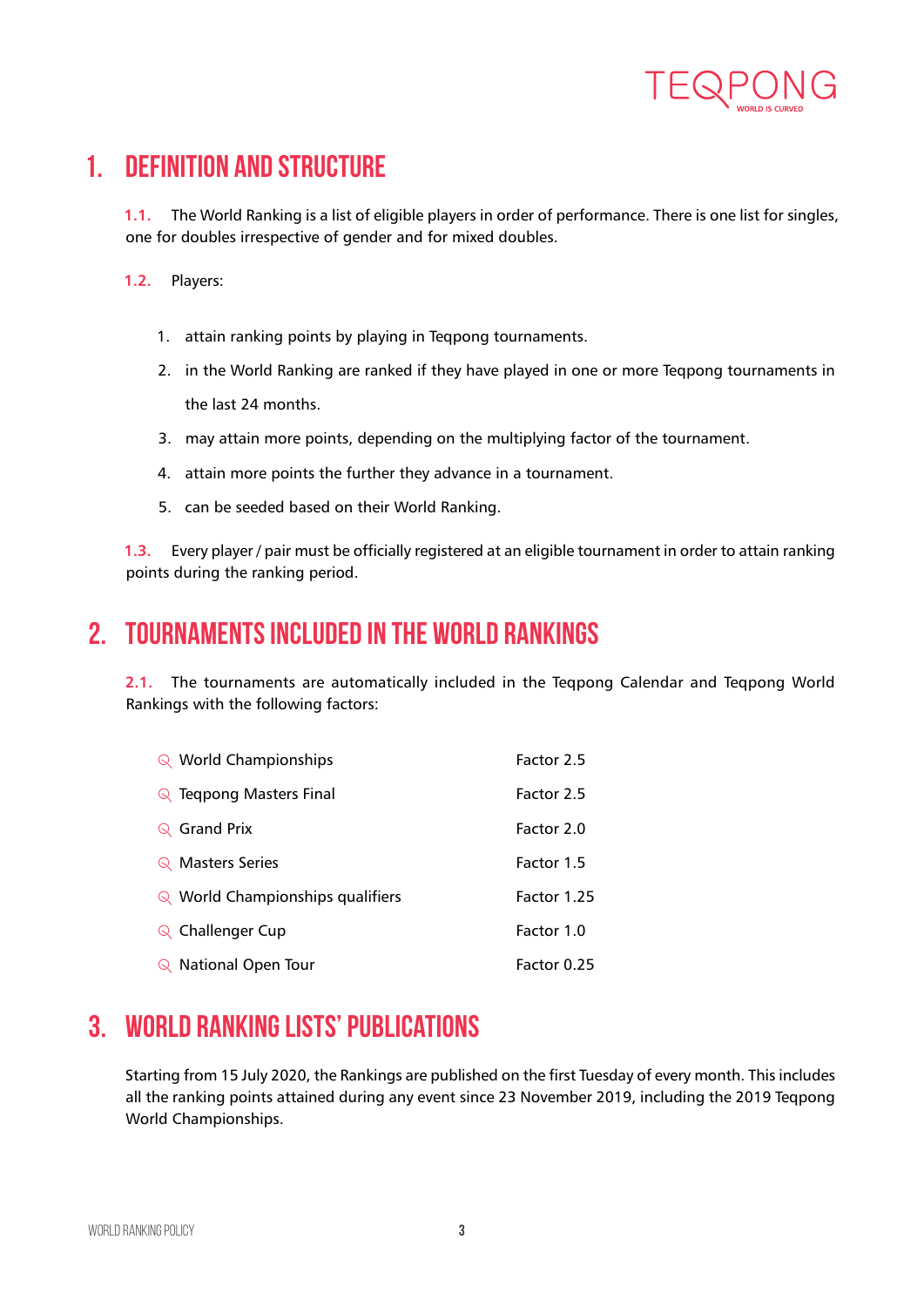

# **4. Point system**

- **4.1.** Ranking points are awarded based on the final positions.
- **4.2.** The significance of the awarded ranking points is related to the factor of the event.

**4.3.** Additional bonus points are awarded based on the match results achieved during the matches played on the main draw knock-out stage.

- **4.4.** Bonus points are awarded for set wins and for points scored during the main draw matches.
- **4.5.** The awarded ranking points are valid for 24 months.
- **4.6.** Points are awarded after playing at least one match at the event.
- **4.7.** Player / pair without any finished match does not attain any ranking points.
- **4.8.** Points are assigned to the losers of the round indicated.

**4.9.** Player / pair in a tournament with a round in group play (pool matches) will attain points according to the finishing position in the group, equal to the equivalent finishing position in a knockout format tournament.

For example, a player / pair finishing in fourth place in a group, in a draw containing eight groups of four would receive round of 64 loser's points:

#### **Eight groups of four are played.**

- $\&$  Number 1 in the group proceeds to the knockout stage, playing for position 1,2 3-4 and 5-8.
- $\&$  Number 2 in the group would receive positions 9-16 ranking points.
- $\&$  Number 3 in the group would receive positions 17-32 ranking points.
- $\Diamond$  Number 4 in the group would receive positions 33-64 ranking points.

**4.10.** If a player / pair is disqualified and removed from the draw due to misbehavior, then the ranking points will be removed from that player / pair.

#### **5. Ranking**

**5.1.** World Ranking – 20 or fewer World Ranking Tournaments in the last 24 months If a player or pair has competed in the same event at 20 or fewer World Ranking tournaments, then the ranking is calculated by adding the points attained at the tournaments.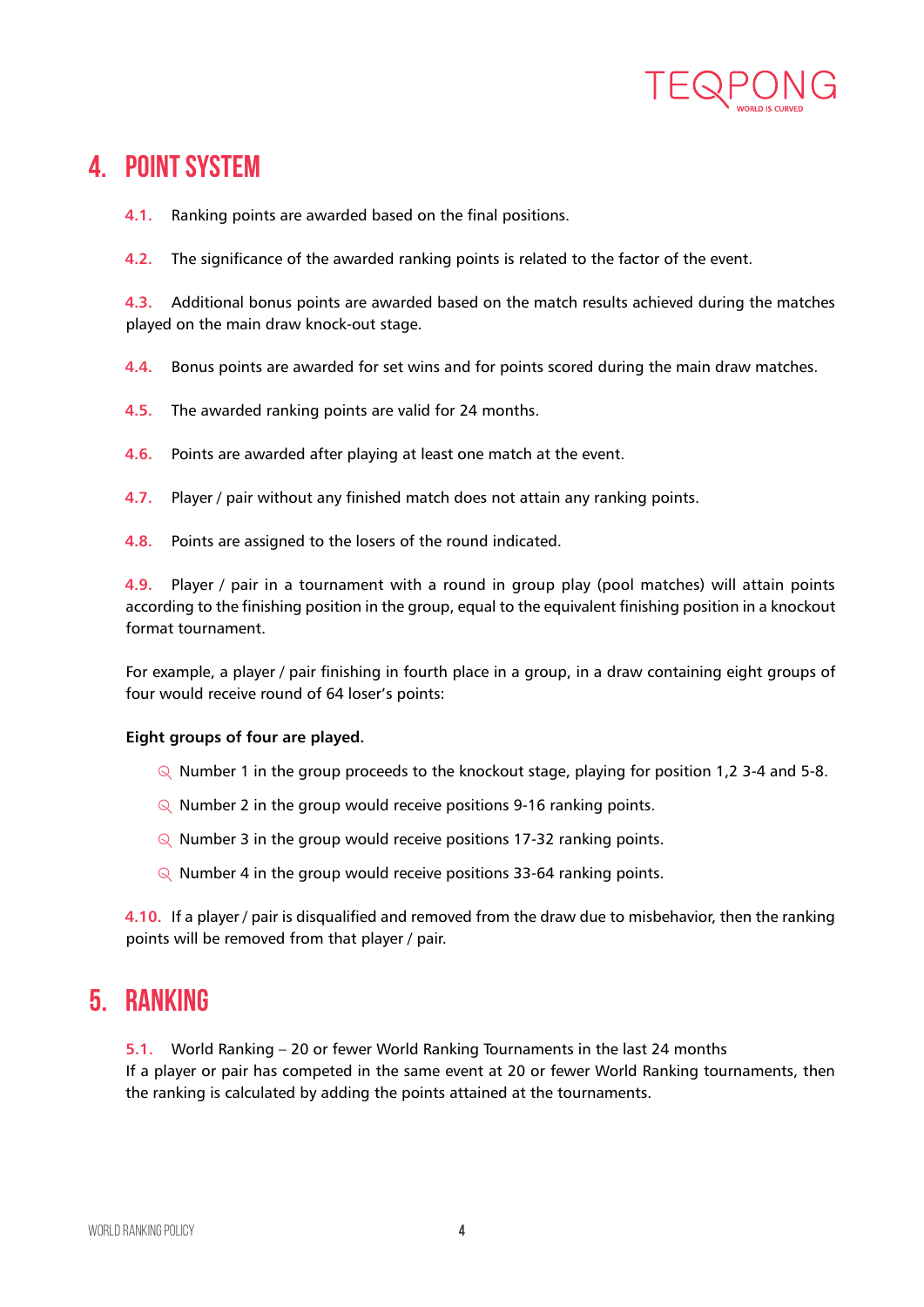

**5.2.** World Ranking – 21 or more World Ranking Tournaments in the last 24 months If a player or pair has competed in the same event at 21 or more World Ranking tournaments, only the 20 highest points scored in the tournaments during the previous 24-month period count towards their ranking.

# **6. Points lists**

**6.1.** Players are ranked using points. The player with the highest calculated points will be ranked number one and so on.

**6.2.** If two or more players have identical points, then the players who have played in more tournaments will be ranked higher. If players have identical points and have played in an identical number of tournaments, then these players are ranked equal.

|                                                                | <b>WINNER</b> | <b>RUNNER</b><br><b>UP</b> | 3.   | 4.   | $5 - 8$ . | $9 - 16.$ | $17 - 32.$ | 33-64. | $65 - 128$ . | $129 - 256.$   | $ 257 - 512 513 - 1024.$ |              |
|----------------------------------------------------------------|---------------|----------------------------|------|------|-----------|-----------|------------|--------|--------------|----------------|--------------------------|--------------|
| <b>FACTOR 2.5 WORLD</b><br><b>CHAMPIONSHIPS</b>                | 6400          | 3840                       | 2560 | 1920 | 1280      | 640       | 320        | 160    | 80           | 40             | 20                       | 10           |
| <b>FACTOR 2.5 TEQPONG</b><br><b>MASTERS FINALS</b>             | 6400          | 3840                       | 2560 | 1920 | 1280      | 640       | 320        | 160    | 80           | 40             | 20                       | 10           |
| <b>FACTOR 2 GRAND PRIX</b>                                     | 5120          | 3072                       | 2048 | 1536 | 1024      | 512       | 256        | 128    | 64           | 32             | 16                       | 8            |
| <b>FACTOR 1.5</b><br><b>MASTER SERIES</b>                      | 3840          | 2304                       | 1536 | 1152 | 768       | 384       | 192        | 96     | 48           | 24             | 12                       | 6            |
| <b>FACTOR 1.25 WORLD</b><br><b>CHAMPIONSHIPS</b><br>QUALIFIERS | 3200          | 1920                       | 1280 | 960  | 640       | 320       | 160        | 80     | 40           | 20             | 10                       | 5            |
| <b>FACTOR 1</b><br><b>CHALLENGER CUP</b>                       | 2560          | 1536                       | 1024 | 768  | 512       | 256       | 128        | 64     | 32           | 16             | 8                        | 4            |
| <b>FACTOR 0.25</b><br><b>NATIONAL OPEN TOUR</b>                | 640           | 384                        | 256  | 192  | 128       | 64        | 32         | 16     | 8            | $\overline{4}$ | $\overline{2}$           | $\mathbf{1}$ |

**6.3.** The table that follows shows the points awarded in Teqpong tournaments.

*\*For tournaments with rounds in group play please refer to clause 4.9.*

**6.4.** In the doubles rankings players are listed as individuals.

**6.5.** The tables that follow show the bonus points awarded for player / pair with matches played during the main draw. The points are awarded per played match.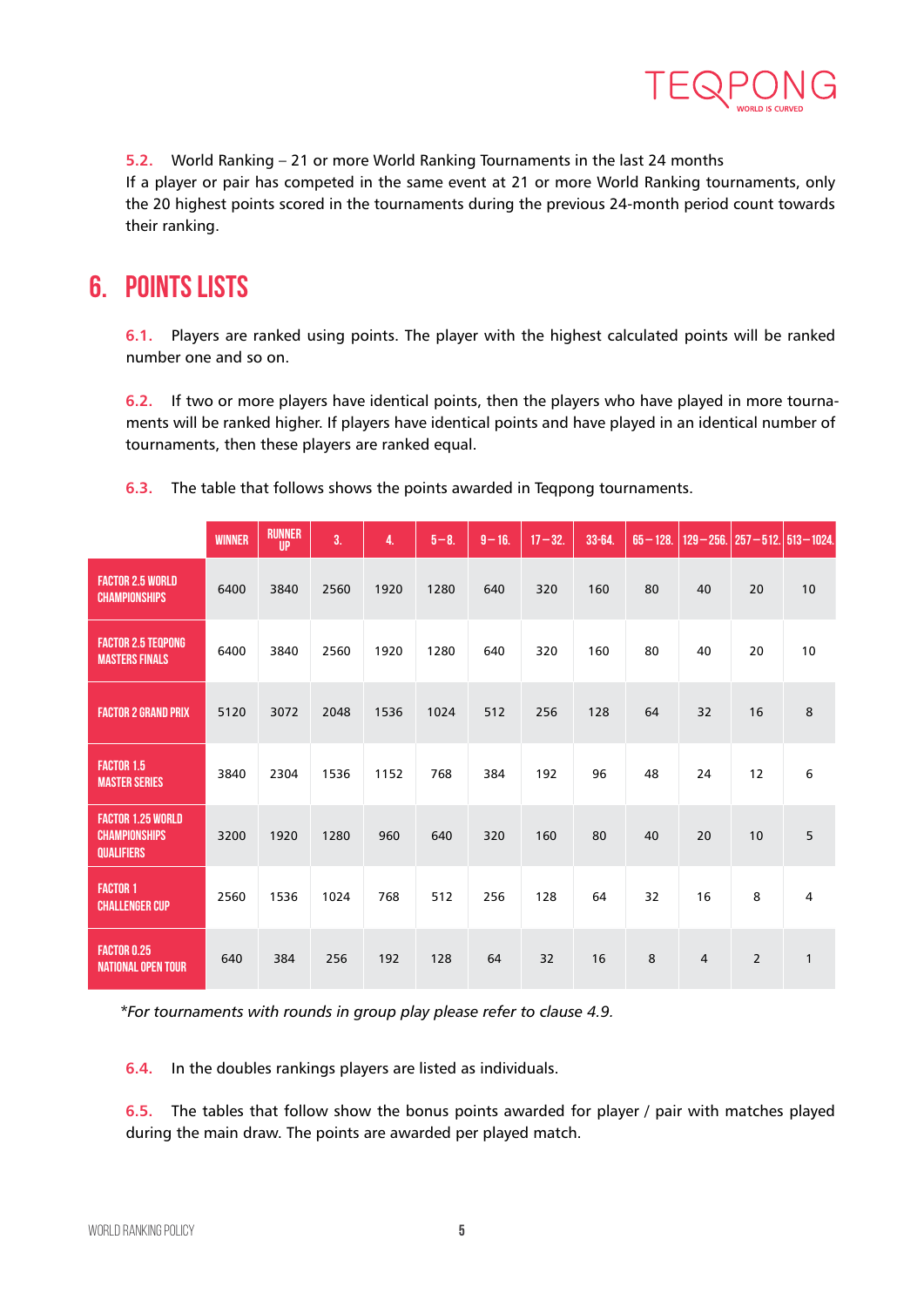

#### **Bonus points earned per set wins on main draws**

| <b>FACTOR 2.5 WORLD</b><br><b>CHAMPIONSHIPS</b> | <b>FACTOR 2.5 TEQPONG</b><br><b>MASTERS FINALS</b> | <b>FACTOR 2 GRAND PRIX</b> | <b>FACTOR 1.5</b><br><b>MASTER SERIES</b> | <b>FACTOR 1.25</b><br><b>WORLD CHAMPIONSHIPS</b><br>QUALIFIERS | <b>FACTOR 1</b><br><b>CHALLENGER CUP</b> |
|-------------------------------------------------|----------------------------------------------------|----------------------------|-------------------------------------------|----------------------------------------------------------------|------------------------------------------|
| 18                                              | 18                                                 | 14                         | 10                                        | 8                                                              |                                          |

#### **Bonus points earned for points scored per match on main draws**

| <b>POINTS EARNED</b> | <b>FACTOR 2.5 WORLD</b><br><b>CHAMPIONSHIPS</b> | <b>FACTOR 2 GRAND PRIX</b> | <b>FACTOR 1.5 MASTER SERIES</b> | <b>FACTOR 1.25 WORLD</b><br><b>CHAMPIONSHIPS QUALIFIERS</b> |  |
|----------------------|-------------------------------------------------|----------------------------|---------------------------------|-------------------------------------------------------------|--|
|                      | <b>TEQPONG MASTERS FINALS</b>                   |                            |                                 | <b>FACTOR 1CHALLENGER CUP</b>                               |  |
| $1 - 2$              | 5                                               | 3                          | $\overline{2}$                  | $\mathbf{1}$                                                |  |
| $3 - 4$              | 10                                              | 6                          | $\overline{4}$                  | $\overline{2}$                                              |  |
| $5-6$                | 15                                              | 9                          | 6                               | 3                                                           |  |
| $7 - 8$              | 20                                              | 12                         | 8                               | $\overline{4}$                                              |  |
| $9 - 10$             | 25                                              | 15                         | 10                              | 5                                                           |  |
| $11 - 12$            | 30                                              | 18                         | 12                              | 6                                                           |  |
| $13 - 14$            | 35                                              | 21                         | 14                              | $\overline{7}$                                              |  |
| $15 - 16$            | 40                                              | 24                         | 16                              | 8                                                           |  |
| $17 - 18$            | 45                                              | 27                         | 18                              | 9                                                           |  |
| 19-20                | 50                                              | 30                         | 20                              | 10                                                          |  |
| $21 - 22$            | 55                                              | 33                         | 22                              | 11                                                          |  |
| $23 - 24$            | 60                                              | 36                         | 24                              | 12                                                          |  |
| $25 - 26$            | 65                                              | 39                         | 26                              | 13                                                          |  |
| $27 - 28$            | 70                                              | 42                         | 28                              | 14                                                          |  |
| 29-30                | 75                                              | 45                         | 30                              | 15                                                          |  |
| $31 - 32$            | 80                                              | 48                         | 32                              | 16                                                          |  |
| 33-34                | 85                                              | 51                         | 34                              | 17                                                          |  |
| 35-36                | 90                                              | 54                         | 35                              | 18                                                          |  |
| More than 36         | 95                                              | 57                         | 38                              | 19                                                          |  |

**6.6.** Player / pair who has been disqualified does not attain any ranking points for that event.

**6.7.** Player / pair who does not show up at a match without any physical injury, sickness or unexpected reason gets the lowest possible points for that competition if the player / pair has already finished at least one match.

**6.8.** Bonus points are not awarded for National Open Tour tournaments.